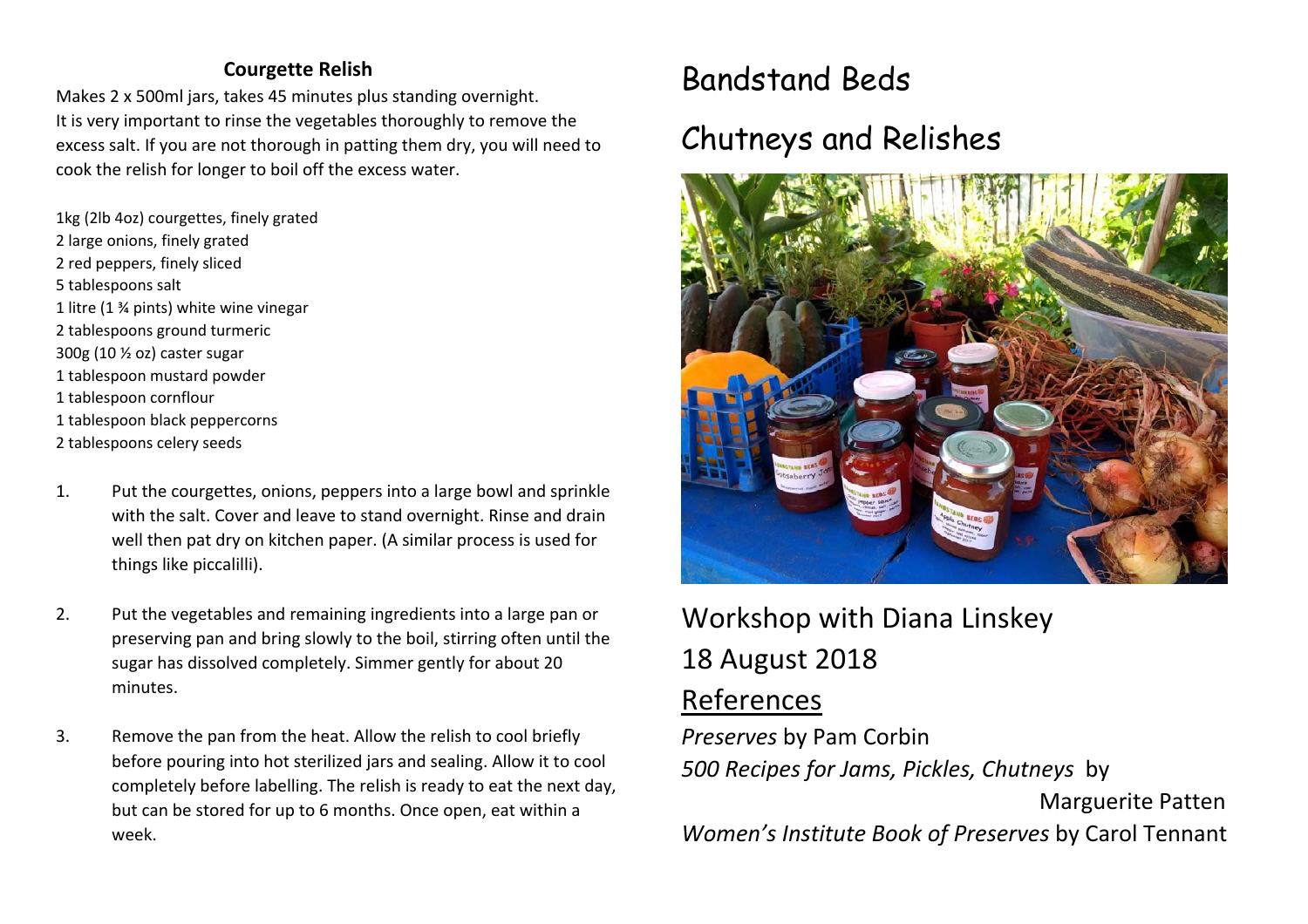#### **Chutneys and Relishes – Hints and Tips**

Traditional chutneys are a slow cooked mixture of fruit and vegetables, with sugar and vinegar, usually spiced, sometimes with the addition of dried fruit. Relishes are similar to chutneys, but cooked for a shorter time with less vinegar. For this reason, a relish will also have more distinct individual ingredients.

Do not attempt to cut down on the quantity of sugar or vinegar in a chutney recipe as this is the preservative. It is best not to put all the vinegar in at once as this can take away the flavour of the ingredients. You can start a chutney with a quarter of the vinegar and cook the onions first until soft as these often take the longest time to cook. Add the rest of the fruit and vegetables, simmer till soft, and then add the sugar. Modern recipes often put everything in at once, which I am sure works well, just not the way I started out using Marguerite Patten!.

Chutneys need to cook for a long time. They need to be stirred from time to time and watched in case they catch on the bottom of the pan. To test whether your chutney is ready, use a wooden spoon to drag a channel through the mixture exposing the bottom of the pan. If the channel immediately fills with liquid, your chutney is not yet ready. If the channel remains open for a few seconds your chutney is ready for potting.

Pour the chutney/relish into jars while still hot, filling to the neck of the jar. Use a jam funnel, worth every penny not only saves mess but helps not to touch hot jars. Pack down to remove air pockets. Cover very well but beware the jars will be very hot, handle with oven gloves or tea towels. You can re‐use lids from commercial jars but you must ensure lids are not damaged in any way or the seal will not be perfect.

Sterilizing jars – you can immerse in a pan of water and bring to the boil; or wash in very hot soapy water, rinse thoroughly then dry in a in a very low oven; or put them through a dishwasher. Lids can be immersed in boiling water.

Label jars when cold. Useful to add ingredients list In case of allergies, for example malt vinegar contains gluten, and a date!

#### **Tomato Relish**

Makes 3 x 500ml jars, takes 1 ¾ hours.

1.75kg (4lb) firm ripe tomatoes, skinned (optional) and roughly chopped 1 kg (2lb 4 oz) onions, finely chopped 1 garlic clove crushed ½ teaspoon chilli flakes 1 teaspoon mustard seeds 1 teaspoon ground ginger 1 tablespoon chilli powder 1 teaspoon salt 750g (1lb 10oz) caster sugar 100g (3 ½ oz) light brown soft sugar 450 ml malt vinegar

- 1. Put all the ingredients except the sugars, vinegar and salt, into a large pan or preserving pan. Bring slowly to the boil and simmer gently, uncovered, until the mixture thickens. Add the sugars and vinegar and cook for a further 20 minutes until thickened, Add salt to taste.
- 2. Remove the pan from the heat. Allow the relish to cool briefly before pouring into hot sterilized jars and sealing. Allow it to cool completely before labelling. The relish is ready to eat the next day, but can be stored for up to 6 months. Once open, eat within a week.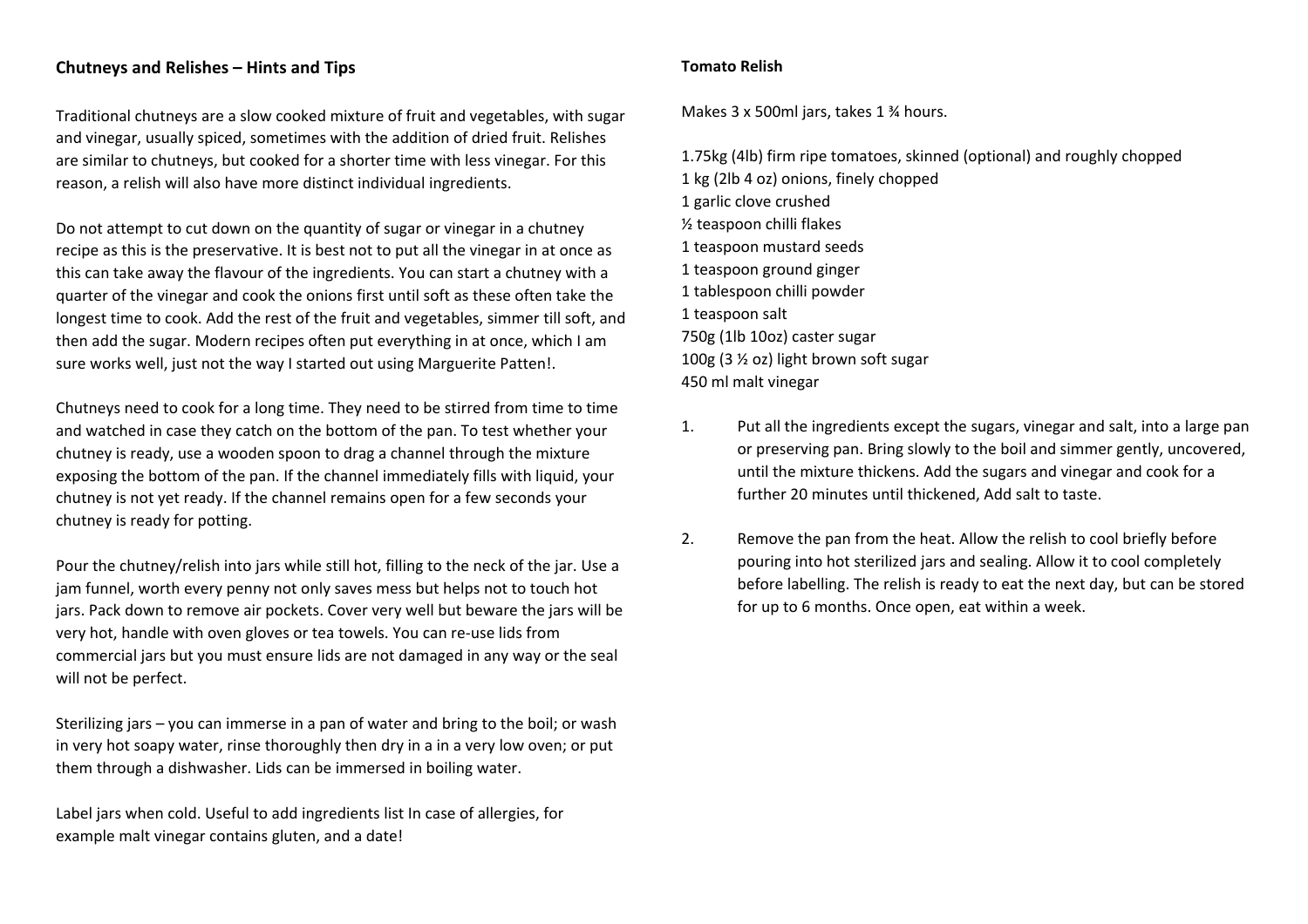#### **Cucumber Relish**

Makes 3 x 500ml jars, preparation and cooking 1½ hours.

3 large cucumbers 300g carrots, grated 2 large onions, grated 1 large green pepper, de‐seeded and finely sliced 1 tablespoon salt 1 litre (1 ¾ pints) white vinegar 300g (10 ½ oz) caster sugar 1 teaspoon mustard seeds 5 tablespoon cornflour 1 teaspoon tumeric 1 teaspoons celery seeds

- 1. To prepare the cucumbers, halve them crosswise then again lengthwise to give 4 pieces. Using a teaspoon, scoop out the seeds. Grate the cucumbers coarsely or cut into very fine dice if you prefer and have the time.
- 2. Put the prepared cucumbers, carrots, onions, and green pepper into a large colander. Sprinkle with the salt and set aside in the sink for 30 minutes. Rinse well then pat dry on kitchen paper.
- 3. Put the vegetables and remaining ingredients into a large pan or preserving pan and bring slowly to the boil, stirring often until the sugar has dissolved completely. Simmer gently for about 30 minutes.
- 4. Mix the cornflour with 5 tablespoons water. Add this to the pan, stirring well. Simmer for another 5 minutes until thickened. Remove the pan from the heat. Allow the relish to cool briefly before pouring into hot sterilized jars and sealing. Allow it to cool completely before labelling. The relish is ready to eat the next day, but can be stored for up to 6 months. Once open, eat within a week.

#### **Piccalilli**

Makes 3 x 340g jars

1kg washed, peeled vegetables – select 5 or 6 from the following: Cauliflower, or Romanesco cauliflower, green beans, cucumbers, courgettes, green or yellow tomatoes, small onions or shallots, peppers, nasturtium seeds pods. 50g fine salt 30g cornflour 10g ground turmeric 10g English Mustard powder 15g yellow mustard seeds 1 tsp crushed cumin seeds 1 tsp crushed coriander seeds 600 ml cider vinegar 150g granulated sugar 50g honey

- 1. Cut the vegetables into small, even bite sized pieces. Place into a large bowl and sprinkle with the salt. Mix well. Cover the bowl with a clean tea towel and leave in a cool place for 24 hours, then rinse the veg well with ice‐cold water and drain thoroughly.
- 2. Blend the cornflour, turmeric, mustard powder and seeds, cumin and coriander to a smooth paste with a little of the vinegar. Put the rest of the vinegar into a saucepan with the sugar and honey and bring to the boil. Pour a little of the hot vinegar over the blended spice paste, stir well and return to the pan. Bring gently to the boil. Boil for 3‐4 minutes to allow the spices to release their flavours into the thickening sauce.
- 3. Remove the pan from the heat and carefully fold the well‐drained vegetables into the hot, spicy sauce. Pack the pickle into warm sterilized jars and seal immediately with vinegar-proof lids. Leave for 4-6 weeks before opening.